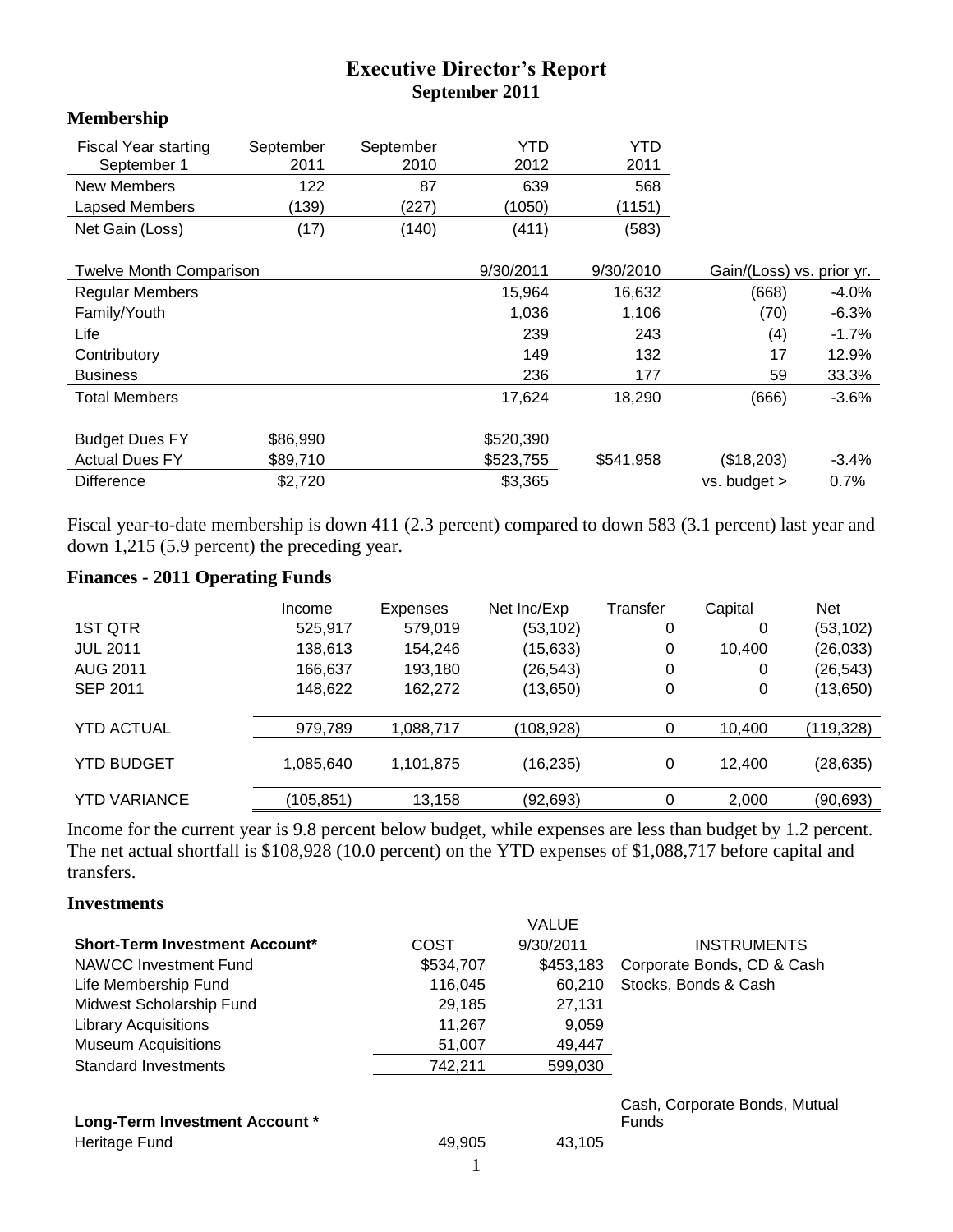| Museum Endowment Fund               | 305,469   | 275,029   |
|-------------------------------------|-----------|-----------|
| Museum & Library Investment Fund    | 731,395   | 685,994   |
| Library & Research Center Endowment | 88,453    | 84,703    |
| <b>School Endowment</b>             | 173,395   | 160,365   |
| <b>Pritchard Fund</b>               | 44,120    | 38,859    |
| Midwest Scholarship Fund            | 1,379     | 1,246     |
| Sub-total Long-Term Investments     | 1,394,116 | 1,289,301 |
|                                     |           |           |
| <b>Total Investments</b>            | 2,136,327 | 1,888,331 |

\*Consolidated Long-Term funds balance-Individual named account balances calculated

The current values on investments reflect paper gains and losses due to market fluctuations. Because most of our fixed income investments are held to maturity, actual gains and losses will only occur at maturity or when an investment is sold.

#### **Development**

Regular donations total \$69,188 YTD versus \$81,710 for the previous year. Pledge payments YTD are \$10,500. In-kind donations total \$264 versus \$285 last year. In-kind donations do not include items donated for which the value is not determined. One charitable gift annuity of \$100,000 was contracted in September. The total given to date for the Anthony 'Tony' Montefusco Scholarship Fund is \$1,425. A donation of \$6,000 was received from the Gallet Watch Company in support of next year's exhibits.

September chapter contributions: Southern California Chapter 4, \$1,000 from the disbursement of chapter funds as part of their dissolution. Sooner Time Collectors Chapter 74, \$200 in memorial gifts.

The mailing for the 2012 Annual Fund Campaign was sent to 4,300 members. The carrier sheet in the October *Watch & Clock Bulletin* highlighted the Annual Fund and a page in the October *Mart & Highlights* also featured the Annual Fund.

#### **Information Services – Kevin Osborne, IS Director**

Information Services has finished configuring the new drives for the co-location server and now has an additional 185 gigs of hard drive space, giving us a total of 214 usable gigabytes. We also have another 243 gigs in reserve that I want to make available soon.

We have been discussing upgrading the Joomla content management system we use to develop and populate the website. We want to take advantage of the additional disk space we just added to the co-lo server and install a fresh new copy of Joomla and rebuild the site (or just import what we have and clean up).

We have also been gathering together all the scans of Catalogs and Records from the Library and organizing them in preparation for posting them on the website. We currently have Finding Aids, Hamilton, Seth Thomas, and Jewelry Supply Catalogs, Hamilton Production Records, the Lowell Halligan collection of Hamilton Watch Movements and Cases, and some Journal Articles.

These are a total of over 1,000 files in 118 folders that we are preparing to make available to members on the website. As an aside we have just uploaded the Seth Thomas Clock Tower Records to the website and made it available to members who log in. It can be found on the Library page left-hand menu under Members Only Resources.

We have installed two outside cameras to cover the front parking lots of the Museum. We also repaired the electrical connection to the rear parking lot camera and replaced the monitor for the camera located at the inside rear exit door. The camera and the monitor are now working correctly; they offer a wide angle view of the outside of the rear exit door and the rear parking lot.

We received three flat screen monitors and two touch screen computers from the HP Gifts in Kind program and George Kabacinski. We replaced three old CRT monitors with the new flat screen monitors. One was put in the Library, one at the volunteer desk in the upstairs office, and one in the server room used to manage the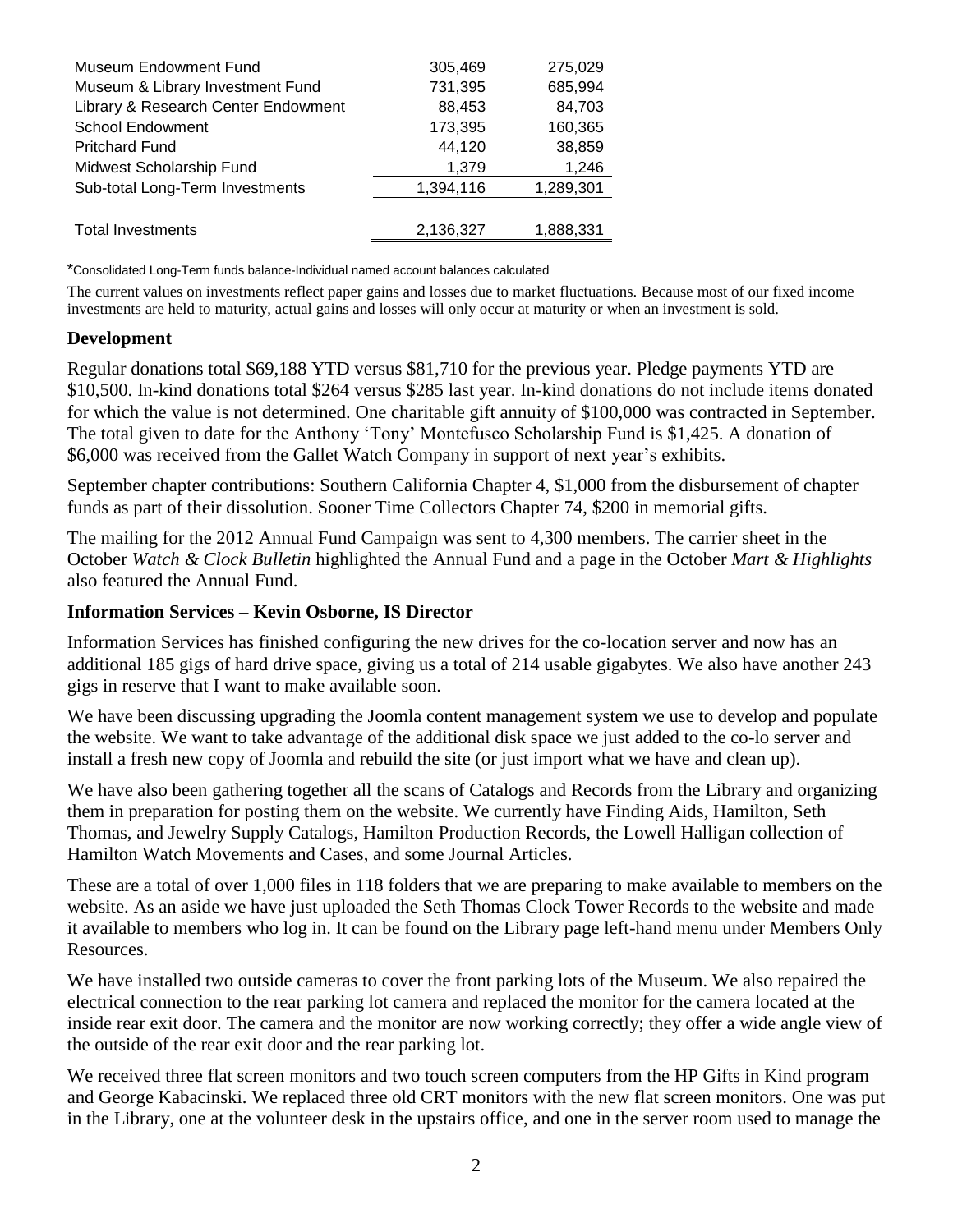Exchange, File and Print, and iMIS servers locally. We are preparing the two touch screen PCs for use in the Gift Shop to operate our POS program.

# **School of Horology – Jim Michaels, School Director**

Classes continued through the month of September. The watch program held W-400 Staffing and Jeweling. The clock program continued with C-400 Intro to Clock Escapements, followed by C-500 Cuckoo and Torsion Pendulum Clocks. No classes were held the week of Sept. 26-30.

The PA Department of Education requires Annual Statistic Surveys to be completed by each school that is licensed by the state. One of the Board's mandated responsibilities is to provide an annual report to the Education Committees of the Senate and House of Representatives. According to the Act, the report must contain two types of information: statistical data on private licensed schools and information on complaints received by the Board about the schools. The statistical data must include "tuition rates, job placement of graduates, percentage of students completing programs of study and the level of State support for students"  $[24 \text{ P.S. } § 6504(d)]$ . The information on complaints must include "the status of complaints, board action initiated and the elapsed time from the filing of complaints until final resolution"  $[24 \text{ P.S.} \S 6504(c)]$ . This survey was completed and turned in by the deadline of September 30, 2011.

The SOH service center has had a steady stream of watch and clock repair work. The service center continues to repair and sell timepieces for customers. Customers often have the timepieces repaired prior to sale. The service center receives a commission off sales. Repair receipts April-September were \$43,099, compared to \$13,072 for the same period the prior year.

# **Museum/Library – Noel Poirier, Museum Director**

The Museum's admission revenue for September was \$5,588. Visitation for September was 1,156 visitors, including 37 NAWCC members (3.2 percent). Visitation was affected by a loss of the Labor Day weekend and the first week of September traffic due to flooding fears associated with Hurricane Irene. NAWCC Store sales for September were \$4,236. Despite the loss of a number of days of visitation, September 2011's visitation still met the month's average visitation for the last five years. The Museum continues its partnership with the Turkey Hill Experience attraction, to date having sold over 600 joint tickets combined.

The Museum's online searchable collection database recorded 2,448 searches via the database's website. The NAWCC IT Director and the Museum Director worked on the installation of new security cameras to cover outside areas of the Museum, School, and Tower Clock. The Museum's new security DVR system, funded through Member and Chapter donations, has been installed and has been set up to allow remote viewing of the system for the approved users. The Museum hosted a wedding in September as well. The Museum began the process of seeking a replacement for the retiring Library Director this month. Numerous resumes have already been received.

The Found Time exhibit of Randall Cleaver's art-clocks continues to receive great reviews by Museum visitors, members and the press. Randall will be attending the annual Wine & Chimes fundraiser in October to provide tours of his exhibit to attendees. The Museum continues to work with institutions and individuals for the loan of a number of objects for the 2012-2013 exhibit season highlighting timekeeping in sports and the personal timepieces of fighting men and women. Formal loan requests will be sent out this month for many of the objects.

The Museum finalized its negotiations with Hamilton Watch on how we can assist them in the 120th Anniversary of the brand in 2012. This partnership will involve Hamilton's sponsorship of exhibits and events (\$5,500) at the Museum, becoming a Ruby NAWCC Business Member (\$2,500), a donation to the NAWCC Library & Research Center (\$5,000), promotion of the Museum and its collection at a special exhibit being planned for New York City, and the donation of a collection of modern Hamilton Watch examples to the Museum (\$20,000) are among the more notable aspects of the agreement. Gallet's first sponsorship check for the 2012-2013 exhibit season has arrived. The Museum is now promoting NAWCC Membership with Museum visitors that highlight the local benefits of NAWCC Membership.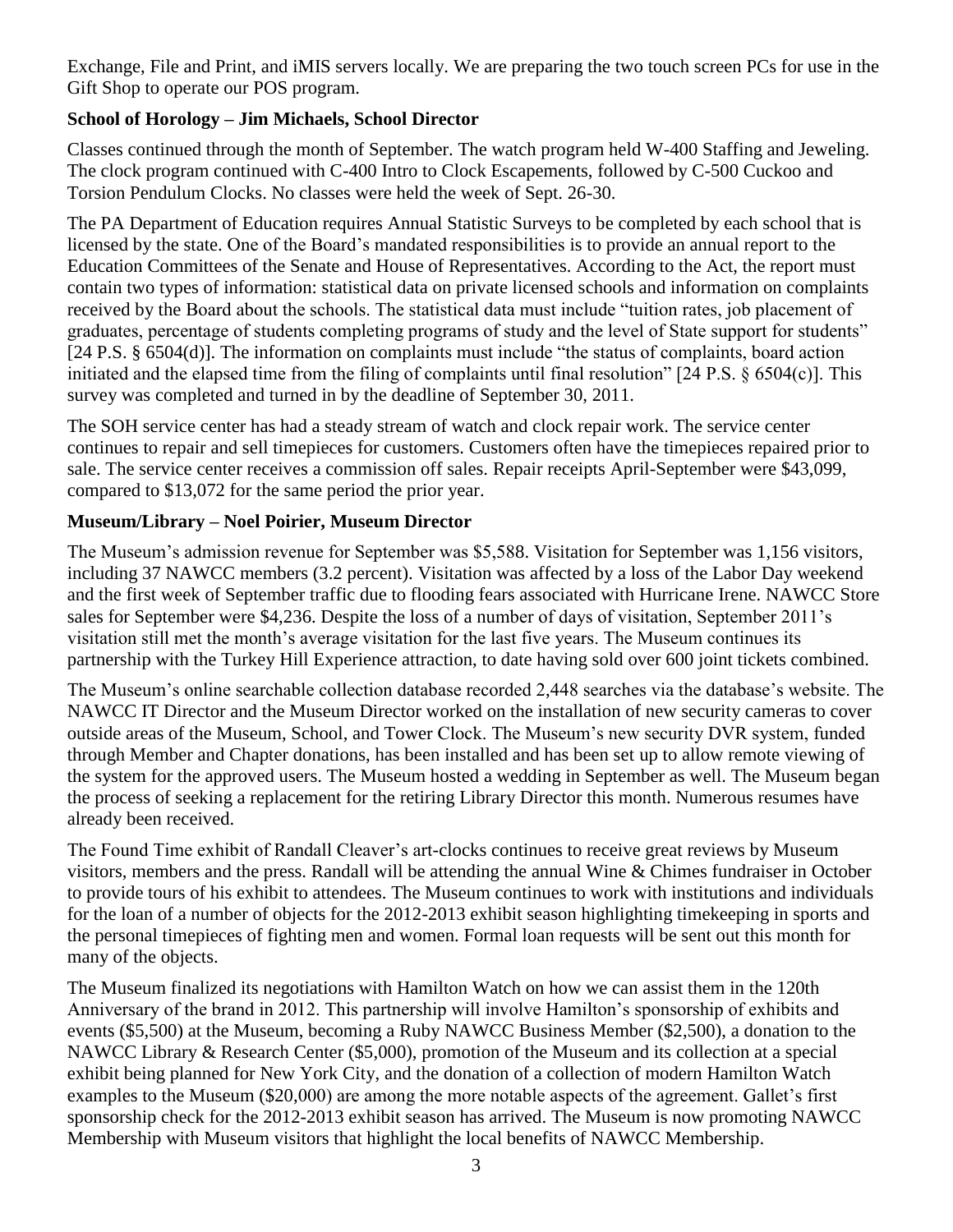The Library had 177 visitors for the month and loaned 199 items; 113 research and reference questions were answered, 90 items were donated, and 5 acquisitions were made.

# **Education/Volunteers – Katie Knaub, Education Director**

The clock and watch valuation courses were held during two weeks of this month, with four participants in the clock and six participants in the watch course. Much of the time during these two weeks was spent assisting the instructor with his course and preparing the materials for the students. Registrations continued to be processed for upcoming workshops at the NAWCC, and assistance was given to the FSW program to have online registrations for the workshops before the 2012 National Convention. We are beginning to set up courses for next year's workshops. Collaboration also continues with the National Association of Jewelry Appraisers as we will promote the watch valuation course to their members in the spring.

We began researching and entering information on past School of Horology students from the 2006 award year to the 2010 award year for the new federally mandated gainful employment regulation. All schools offering programs considered to be gainful employment must submit past information on students, including how much private and federal aid they received, dates of enrollment, and program completion. Assistance from the School Registrar is being provided to complete this task by the November 15 deadline.

We organized a volunteer painting night for the classrooms in the basement, and staff and volunteers donated their time to paint the walls. Total Volunteer Hours for September: 530.5

We prepared material and communicated with performers for the Steampunk Horologia festival. We also met with local reporters who were covering the event. We held the Steampunk Timeworks ball and Saturday festival with much success and enthusiasms from those participating in the event. We began organizing material for other upcoming events, including Wine & Chimes and the Homeschool day program.

## **Publications - Diana De Lucca, Editor**

The October *W&C Bulletin* was mailed from Cadmus on Monday, October 3. This late mailing was questioned and a response came from the plant manager, who offered no good reason, apologized profusely, and said he would monitor the next mailing. A press schedule for 2011 has been promised. The January *W&C Bulletin* was planned in September and will feature 2011 Crafts Competition winners, nine articles, and the usual features. Articles for future *Bulletin*s continue to be received, reviewed and peer reviewed, and processed.

The October *MART & Highlights* revenue is shown below. Custom emails, Constant Contact group emails, and letters continue to be sent to Regionals, auction houses, and members to encourage advertising.

| Issue  |                   |                   |
|--------|-------------------|-------------------|
| Number | <b>Issue Date</b> | Revenue per Issue |
| 359    | Apr-11            | \$25,518.60       |
| 360    | $Jun-11$          | \$25,469.35       |
| 361    | Aug- $11$         | \$22,961.65       |
| 362    | $Oct-11$          | \$20,490.10       |

Online posting of both periodicals, including PDFs and flipbooks, and checking to ensure that links are correct throughout the site, requires several days immediately prior to making content live.

The December *eHappenings* will feature a listing of all October advertisers, with additional content added for any advertiser who contacts us and makes a commitment to advertise in the January 2012 issue. A database of potential advertisers, built from advertisers in other horological publications, has been created, and a call script has been written—with the objective of increasing awareness of the *Mart & Highlights* and encouraging new advertising.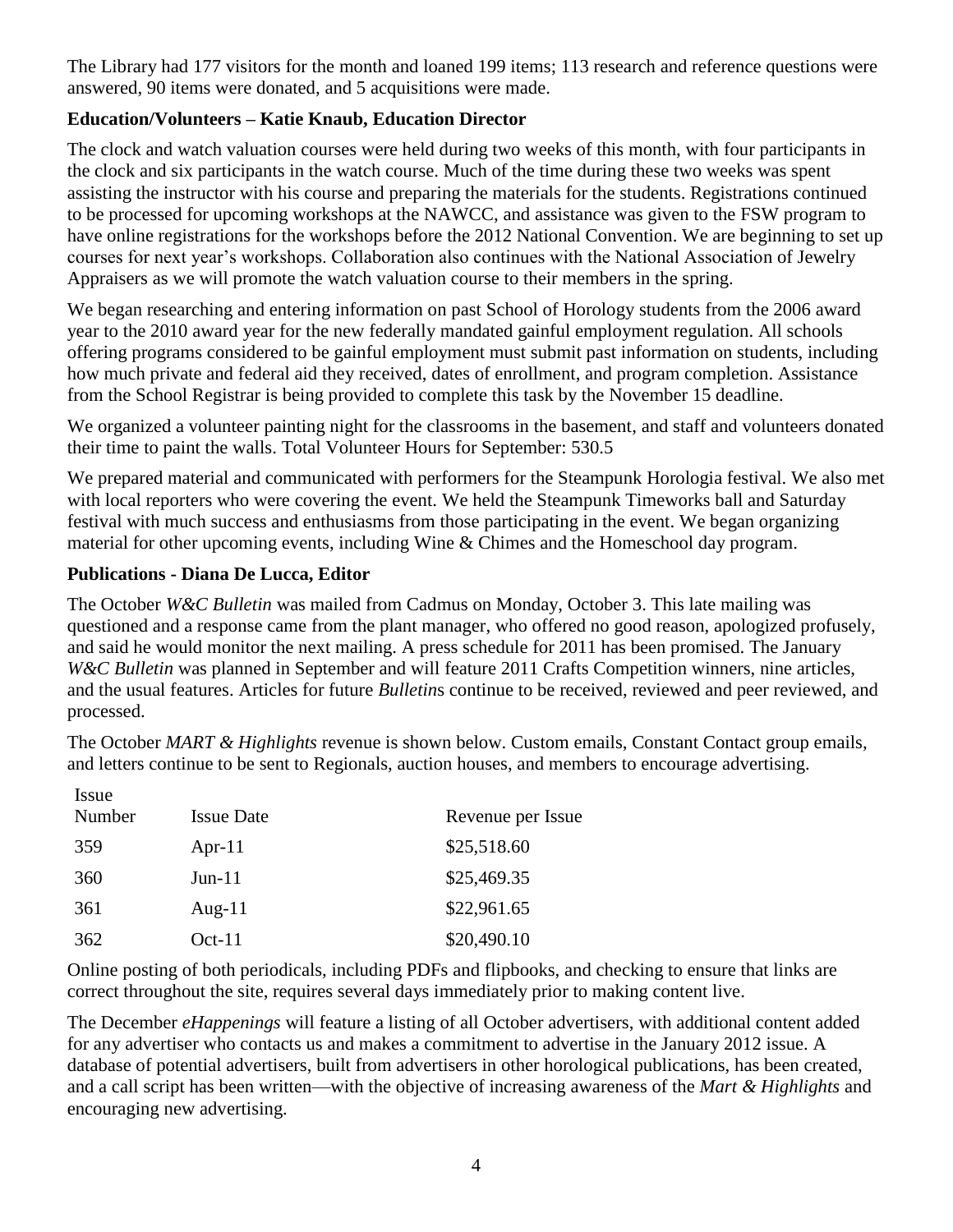Proofing/layout of Spittlers/Bailey *American Watch and Clock Makers* is almost complete, and files will be sent to Tom Spittler by October 12 for delivery to the printer. Richard Watkins *Watch Collecting* book is still in process, with final proofing and adjusting index page numbers needed.

Watchdig.org continues to consume staff time; currently all posts on the site are being tagged for future searching. The database utility to allow data entry of watch companies and their products is now the primary focus.

Press releases, *eHappenings*, etc., were proofed and copyedited as received. A new membership brochure was designed. The School Catalog was recreated in InDesign, from MS Publisher, and the layout was enhanced. A *Mart & Highlights* advertising promotion kit is near completion.

### **Communications – Markus Harris, Communications Director**

Communications continued to adjust and maintain the various NAWCC websites by monitoring and troubleshooting all NAWCC online resources also providing technical advice and individual customer service via phone and email. Printed, mailed, and invoiced newsletters for Chapter 11 and special event flyers for the Southern Regional. Sent Constant Contact email blasts for several National and Chapter level events, sent targeted Constant Contact mailings on various topics, including Regional and area chapter events. Communications continued recruitment of vendors for our upcoming Wine & Chimes event. Communications submitted new ads for ongoing promotion in *Adventure Magazine*, also created and implemented new Watch Appraisal course advertisements in *Watch & Clock Collectors Guide*. We worked with Special Events Team handling final arrangements for two-day Steampunk Horologia event (including special events meetings, phone contacts, and table setup and teardown). Developed further working contacts and exchanged info with Electric Time Co. of Medfield, MA. Communications also submitted paperwork to participate in this year's Passport to River Towns and compiled and sent NAWCC recruitment and promotional materials to Chapter 87. Developed and sent press releases for October Calendar of Events, Wine & Chimes, Family Sleepover–Night at the Museum, and Gallet Watch Curator. Completed and sent Aug/Sep edition of NAWCC eHappenings Internet newsletter and aided in redesign of several Chapter websites.

Communications cold-called *Reading Eagle* and *Penn Stater Magazine* and had positive results in promoting the new Found Time Museum exhibit. Marketing and Special Events Coordinator Kim Craven attended a special Public Relations Roundtable held through the PDCVB for exchange of marketing strategies. Also researched suppliers for new themed merchandise opportunities for Wine & Chimes event. Communications coordinated with Hugh Dougherty and freelance artists to develop layout for new poster and brochure/flyer art for Wine & Chimes and actively pursued final developmental planning for Wine & Chimes.

#### **Facilities – Chuck Auman, Controller**

In the month of September, we pumped water out of the elevator shaft for 20 days and for a week out of the lower level of the Museum. We replaced two sump pumps and purchased a third, because we did not have one for the elevator shaft. The building repairs for the month included the replacement of a fan and the vent controller for rooftop HVAC unit number three.

We will be filing an insurance claim for the loss of two of the sump pumps, because we have equipment breakdown coverage. We do not have flood coverage, so we cannot claim for anything else.

I am working on getting quotes for a generator and a water discharge line for the elevator shaft. Currently, we pump water from the elevator shaft into the sump pump near the elevator, which then pumps it out of the building.

#### **Admin/Other**

I was the regional representative at the Mid-South Regional in Chattanooga at the beginning of the month. My duties included being at a television station at six in the morning to help promote the Regional. At the end of the month I attended the Practical Planned Giving Conference in San Diego. During the month time